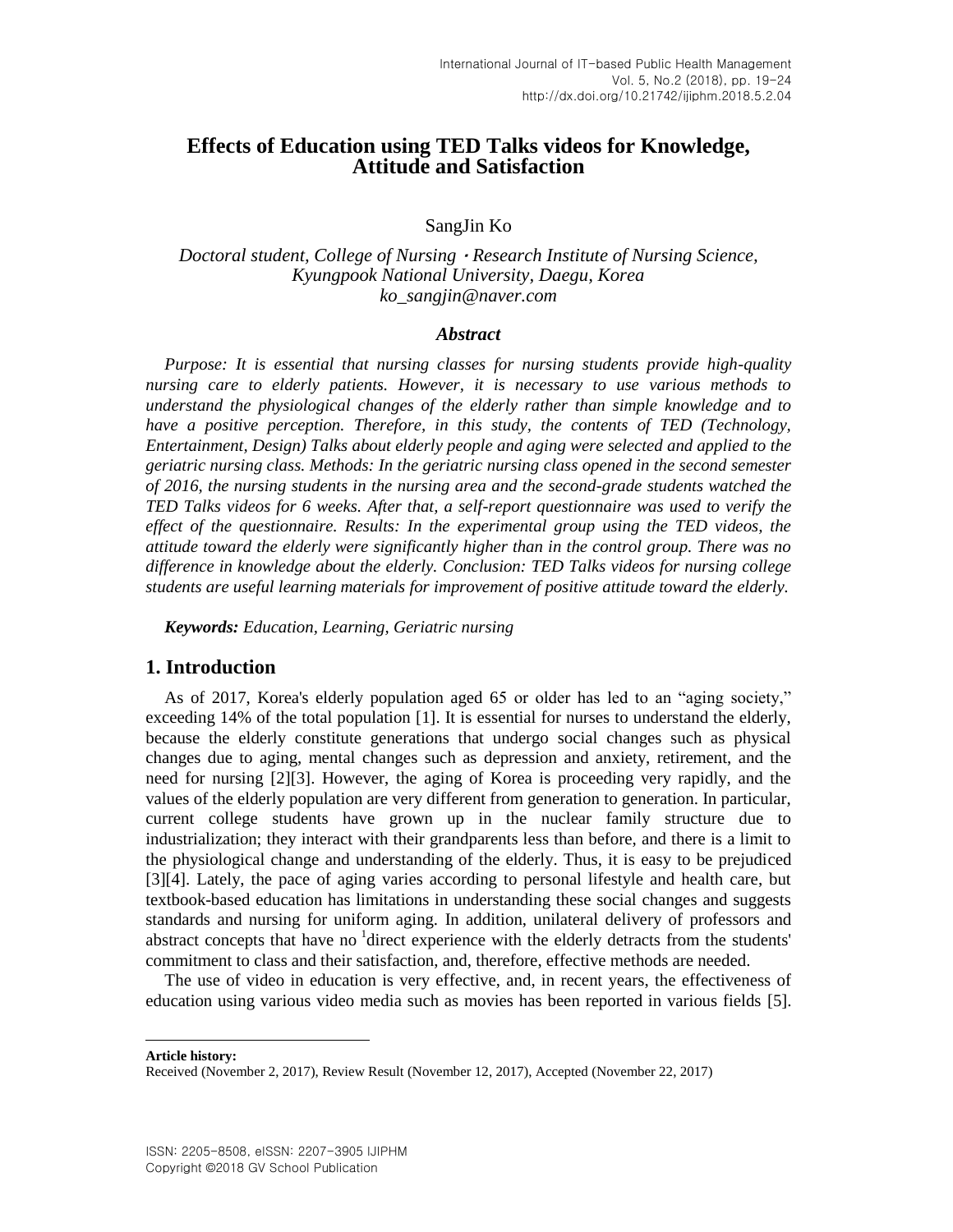Among them, TED Talks is a yearly lecture held by the American Nonprofit Foundation. It is run under the motto "Ideas worth spreading." Since 2006, it has been translated into various languages from around the world and is available for free viewing [\[6\].](#page-4-4) This is because experts in each field focus on their own experiences and examples, and the length of the lecture is suitable for listening with a concentration of around 15 minutes. It is believed that the introduction of TED Talks videos with various contents will enable efficient classroom work because there is a limit to the class"s ability to proceed with the examples and experiences of various fields in the actual class.

The purpose of this study was to examine the effects of the TED Talks video teaching method on the knowledge about elderly, attitude toward elderly and learining satisfaction in the geriatric nursing class and to examine the possibility of application in other subjects.

## **2. Method**

#### **2.1. Study design**

The purpose of this study is to compare the effects of TED Talks videos on the knowledge about elderly, attitude toward the elderly and learning satisfaction of geriatric nursing students among nursing college students.

#### **2.2. Setting and samples**

The participants in this study were 192 nursing students in the nursing school in D city. Participants tried to compare the effectiveness of the video application through the geriatric nursing in the second semester of 2016. Two of the four quartiles were selected as the experimental group and the rest were selected as the control group. Data were collected through questionnaires from those who voluntarily agreed to participate in the research. The sample size was 172 for the average comparison of the two groups when the effect size was .5, significance level .05, and power .90 using G \* power 3.10 program.

#### **2.3. Measurements**

**2.3.1. Knowledge:** To measure knowledge about the elderly, we used Fact on Aging, developed by Palmore [\[8\]](#page-4-5) and modified and supplemented by Park [\[2\].](#page-4-1) The questionnaire consists of 26 items and is divided into "facts," "not facts," and "I do not know." The answer is "1 point," and the item that answered "I do not know. The higher the score, the higher the knowledge about elderly.

**2.3.2 Attitudes:** Attitudes toward the elderly were measured using the Aging Semantic Differential Scale developed by Sanders et al. [\[9\]](#page-4-6) and supplemented by Han [\[10\].](#page-4-7) The total score is 20 points for items ranging from "very positive" (1 point) to "very negative" (7 points). A neutral attitude toward the elderly means that the total score is between 70 and 90 points.If score is higher, attitude is positive. If score is low, attitude is negative. The reliability of the instrument at the time of admission was Cronbach's  $\alpha = .87$ , and Cronbach's  $\alpha = .86$  in this study.

**2.3.3. Satisfaction:** Learning satisfaction was measured using a tool developed by the National League for Nursing[13] and adapted by Yoo [\[14\].](#page-5-0) A total of 8 items were rated on a 5-point Likert scale. The higher the total score, the higher the confidence in learning. The reliability was Cronbach's  $\alpha = .89$  in the study of Yoo [\[14\],](#page-5-0) and Cronbach  $\alpha = .91$  in this study.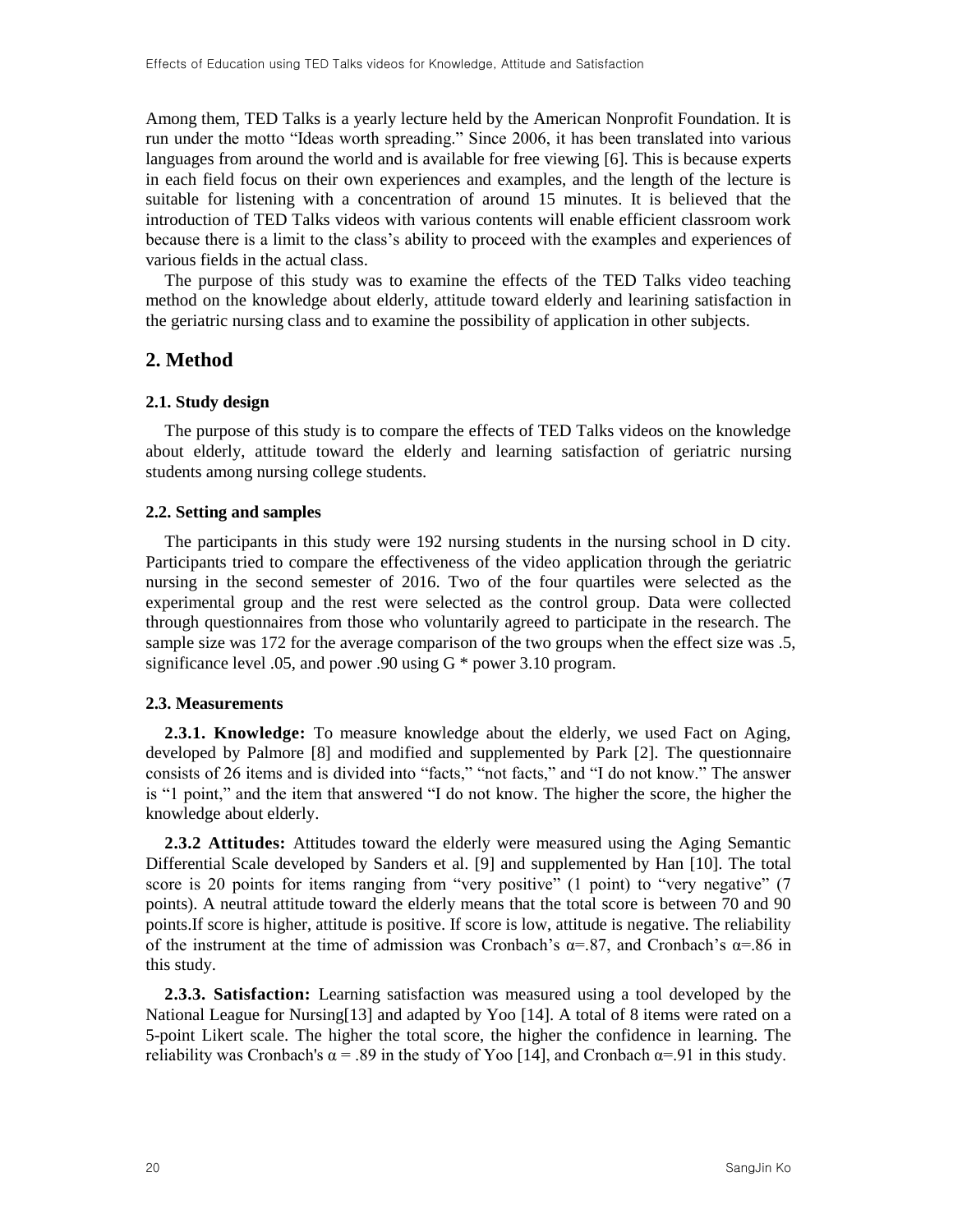#### **2.4. Data collection**

Data were collected during the second semester of the 2016 geriatric nursing class in the second year of the university nursing school in D city. Students were told in advance about the need and purpose of the study as well as the benefits of participating in the study and the ability to discontinue it at any time. Before the class, general characteristics, attitudes toward the elderly, knowledge were surveyed. The experimental group was taught using TED Talks video. I watched a video about 10 minutes on the first day of the class, and I had time to freely discuss the testimonies that I had written for about 10 minutes in the class. Thereafter, the post-test of attitude about the elderly, knowledge toward the elderly and learning satisfaction was conducted. The research questionnaire was completed with only three digits of the student's number, and one research assistant changed to another number and coded. Of 199 collected questionnaires, 192 were analyzed, excluding those with missing values. The whole research procedure was as follows.

#### **2.5. Educations using TED talks**

The Ted Talks video was selected by the researcher as appropriate for each week's lesson plans.

#### **2.6. Data analysis**

The collected data were analyzed using SPSS 22.0. The general characteristics of the participants were compared with real numbers, percentages, means, and standard deviations. To compare the knowledge about the elderly, attitudetoward the elderly and learning satisfaction according to the use of TED Talks in the experimental and control groups, the effects were analyzed using independent and paired t-tests.

## **3. Results**

## **3.1. General characteristics of participants**

The average age of the participants was  $21.57\pm4.14$  years old. There were  $175(91.1\%)$ female students and 17(8.9%) male students in the department; 77(44.1%) had experience of living with grandparents, and 115(59.9%) had no experience. There were 168(87.5%) people who had volunteered for the elderly and 24(12.5%) who had no experience. The age and sex of the experimental and control groups were similar regardless of whether they were living with grandparents or not.

The results of this study are summarized as follows. Knowledge about the elderly, attitude toward the elderly in the experimental group were  $12.49\pm2.92$ ,  $76.53\pm15.08$ , respectively, slightly lower than those of the control group (13.08±2.97, 78.40±12.85, respectively). There was no significant difference [Table 1].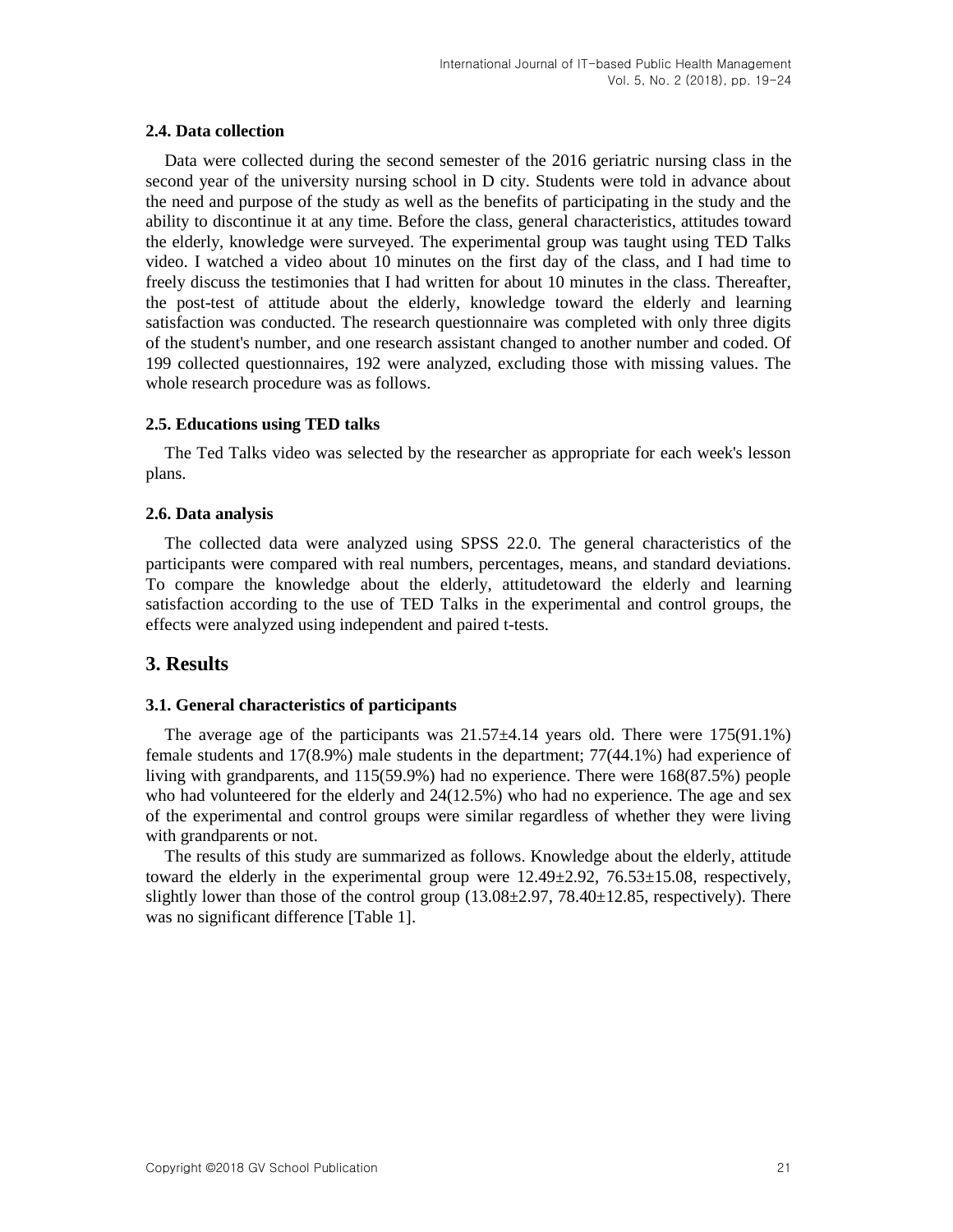|                                                                |                |                   |                      |                      |               | $(11 - 1)2)$     |  |
|----------------------------------------------------------------|----------------|-------------------|----------------------|----------------------|---------------|------------------|--|
| <b>Characteristics</b>                                         |                | Total             | Exp. $(n=101)$       | Cont. $(n=91)$       |               | $\boldsymbol{p}$ |  |
|                                                                |                |                   | $M\pm SD$ or $n\%$ ) | $M\pm SD$ or $n\%$ ) | t or $\chi$ 2 |                  |  |
| Age $(yr)$                                                     |                | $21.57 + 4.14$    | $21.65 + 4.39$       | $21.48 \pm 3.88$     | 0.28          | .777             |  |
| Gender                                                         | Male           | 17(8.9)           | 6(5.9)               | 11(12.1)             | 2.24          | .134             |  |
|                                                                | Female         | 175(91.1)         | 95(94.1)             | 80(87.9)             |               |                  |  |
| Living with<br>grandparents                                    | Yes            | 77(40.1)          | 40(39.6)             | 37(40.7)             | 0.02          | .882             |  |
|                                                                | N <sub>o</sub> | 115(59.9)         | 61(60.4)             | 54(59.3)             |               |                  |  |
| Volunteering<br>for the elderly                                | Yes            | 168(87.5)         | 90(89.1)             | 78(85.7)             | 0.50          | .478             |  |
|                                                                | N <sub>0</sub> | 24(12.5)          | 11(10.9)             | 13(14.3)             |               |                  |  |
| Knowledge                                                      |                | $12.77 \pm 2.95$  | $12.49 \pm 2.92$     | $13.08 \pm 2.97$     | $-1.39$       | .166             |  |
| Attitude                                                       |                | $77.42 \pm 14.06$ | $76.53 \pm 15.08$    | $78.40 \pm 12.85$    | $-0.92$       | .361             |  |
| $E_{\rm yn}$ $E_{\rm vanimantel}$ group: $Cont - Contol$ group |                |                   |                      |                      |               |                  |  |

## **Table 1. General characteristics of participants**

Exp.=Experimental group; Cont.=Control group

#### **3.2. Knowledge about the elderly**

Knowledge about the elderly was significantly increased from  $12.49 \pm 2.92$  to  $14.28 \pm 3.83$ points (t=-4.51, p<.001) in the experimental group and from  $13.08\pm2.97$  points to  $15.47\pm4.46$ points in the control group (t=-5.04,  $p<0.001$ ). There was no significant difference between the experimental and control groups  $(t = 0.98, p = 0.328)$ .

#### **3.3. Attitude toward the elderly**

Attitude toward the elderly increased significantly from 76.53±15.08 to 83.43±11.12 points  $(t=5.55, p<0.01)$  in the experimental group and from 78.40 $\pm$ 12.85 to 81.18 $\pm$ 15.00 points in the control group (t=-1.87,  $p=0.065$ ). The difference between before and after the lesson was  $6.89\pm12.47$  points in the experimental group and  $2.78\pm14.20$  points in the control group  $(t=2.14, p=.034)$ .

#### **3.5. Learning satisfaction**

Learning satisfaction was higher in the experimental group  $(21.08\pm 2.65)$  than in the control group (20.96 $\pm$ 2.68), but not statistically significantly (t=.320, p=.749)[Table 2].

### **Table 2. Comparison of knowledge, attitude and satisfaction in learning**

|           |                                                                              |          |                                                                        |                  |                    |              | $(N=192)$        |
|-----------|------------------------------------------------------------------------------|----------|------------------------------------------------------------------------|------------------|--------------------|--------------|------------------|
| Variables | Groups                                                                       | Pre-test | Post-teet                                                              | $\boldsymbol{p}$ | <b>Differences</b> |              | $\boldsymbol{p}$ |
|           |                                                                              | $M+SD$   | $M+SD$                                                                 |                  | $M\pm SD$          |              |                  |
| Knowledge | $Exp.(n=92)$                                                                 |          | $12.49 \pm 2.92$ $14.28 \pm 3.83$ $-4.51$ $< .001$ $1.79 \pm 3.99$     |                  |                    | $-0.98$ .328 |                  |
|           | Cont.(n=101) $13.08 \pm 2.97$ $15.47 \pm 4.46$ $-5.04$ <.001 $2.40 \pm 4.54$ |          |                                                                        |                  |                    |              |                  |
| Attitude  | $Exp.(n=92)$                                                                 |          | $76.53\pm15.08$ $83.43\pm11.12$ $-5.55$ $\lt$ .001 $6.89\pm12.47$ 2.14 |                  |                    |              | .034             |

 $(N=102)$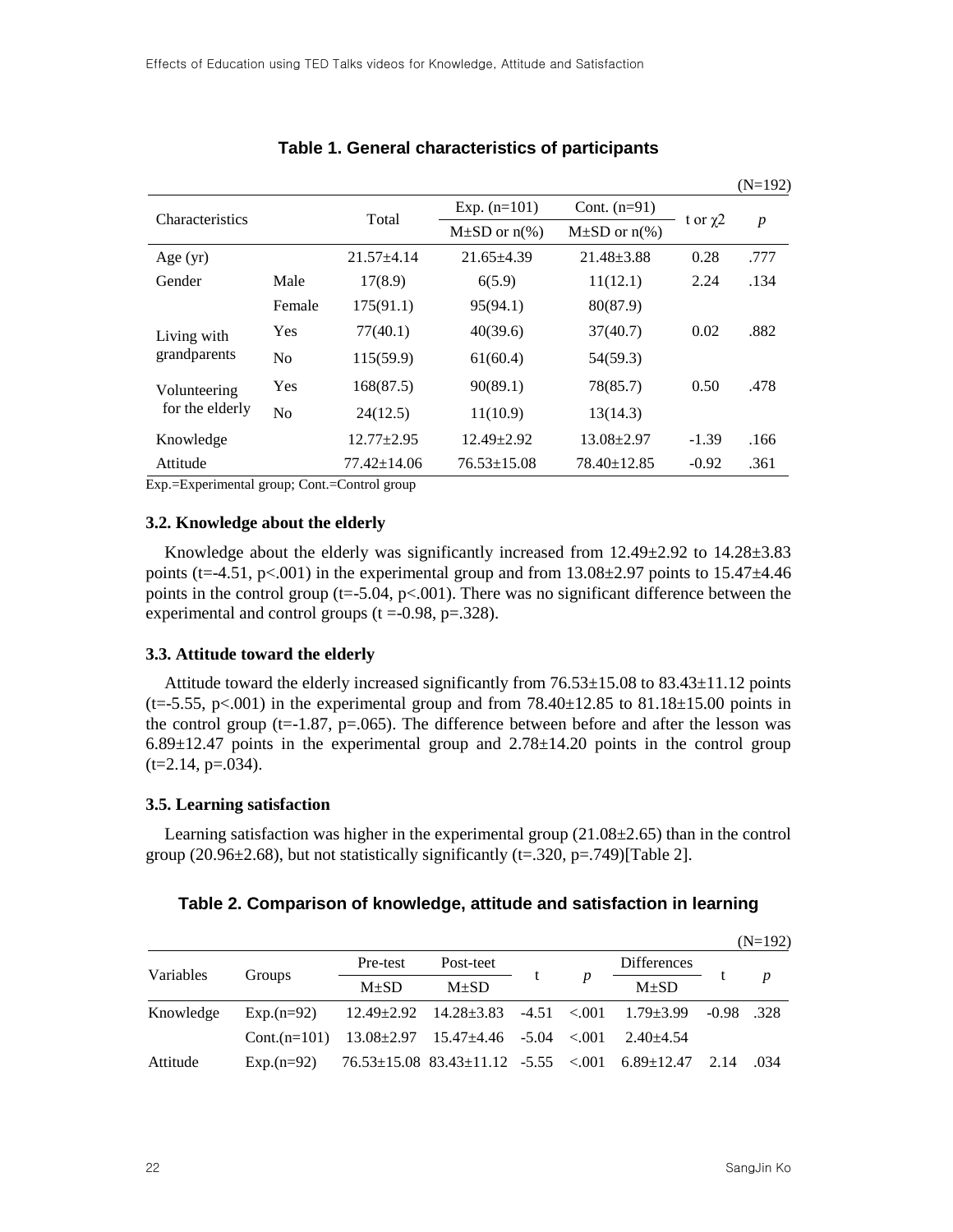|                           | $Cont.(n=101)$                                                                   | $\sim 100$           | $20.96 \pm 2.68$ | $\sim$ $-$ | $\overline{\phantom{a}}$                      |      |      |
|---------------------------|----------------------------------------------------------------------------------|----------------------|------------------|------------|-----------------------------------------------|------|------|
| Satisfaction $Exp.(n=92)$ |                                                                                  | <b>Service</b> State | $21.08 \pm 2.65$ |            | the company's state of the company's state of | .320 | .749 |
|                           | Cont.(n=101) $78.40 \pm 12.85$ $81.18 \pm 15.00$ $-1.87$ $.065$ $2.78 \pm 14.20$ |                      |                  |            |                                               |      |      |

Exp.=Experimental group; Cont.=Control group

## **4. Conclusion**

The purpose of this study is to investigate the effects of using TED Talks videos on the knowledge about the elderly, attitude toward the elderly and learning satisfaction of geriatric nursing class students.

The results of the study showed that the learning method using video did not have any effect on knowledge about elderly but showed significant effects on attitude toward the elderly and the satisfaction level of the experimental group was higher than in the control group. This is because the contents of the video used in the class were not knowledgeable, and the other classes were the same. Therefore, it is a reasonable and cost-effective way to understand the feelings and changes of the elderly in the elderly nursing class, to develop a positive attitude, and to use TED Talks videos for better immersion and satisfaction. TED Talks videos have a wide variety of contents, so it is possible to apply them to other courses or academic studies. Therefore, I would like to suggest further research. Note that this study is difficult to generalize because nursing college students in one area were collected by convenience sampling.

## **References**

- <span id="page-4-0"></span>[1] [http://kosis.kr/nsportalStats/nsportalStats\\_0102Body.jsp?menuId=10,](http://kosis.kr/nsportalStats/nsportalStats_0102Body.jsp?menuId=10) Sep 6 **(2017)**
- <span id="page-4-1"></span>[2] S. Y. Park and Y. S. Park. "Geriatric hospital nurses' knowledge and attitudes toward the aged and geriatric nursing education needs". The Journal of Korean Academic Society of Nursing Education. Vol. 13, No. 1, pp. 59-65. **(2007)**
- <span id="page-4-2"></span>[3] M. J. Kim. "Change in students' attitudes knowledge toward older people: Effect of the college educational program". Ajou University Doctoral Thesis, Suwon. pp. 1-154. **(2006)**
- [4] K. Y. Choi. "The relationship among the knowledge, attitude and nursing practice of the nurses toward the elderly in geriatric hospitals". Gachon University Master"s Thesis, Gachon. pp.1-65. **(2012)**
- <span id="page-4-3"></span>[5] J. Oh, H. Shin and J. C. Gagné. "The Use of the movie "The Island" for Nursing Informatics in nursing students". The Journal of the Korea Contents Association. Vol. 15, No. 4, pp. 330-341. **(2015)**
- <span id="page-4-4"></span>[6] [https://ko.wikipedia.org/wiki/TED,](https://ko.wikipedia.org/wiki/TED) Sep 6 **(2017)**.
- [7] R. Wang, Y. Yang, R. Chen, H. Kan, J. Wu, K. Wang, J. E. Maddock and Y. Lu. "Knowledge, attitudes, and practices (KAP) of the relationship between air pollution and children"s respiratory health in Shanghai, China". International Journal of Environmental Research and Public Health. Vol. 12, No. 2, pp. 1834-1848. **(2015)**
- <span id="page-4-5"></span>[8] E. Palmore. "The facts on aging quiz". Spinger Pubulishing Company, New York **(1998)**
- <span id="page-4-6"></span>[9] G. F. Sanders, J. E. Montgomery, J. F. Pittman, and C Balkwell. "Youth`s attitudes toward elderly". Journal of Applied Gerontology. Vol. 3, No. 1, pp. 59-70. **(1984)**
- <span id="page-4-7"></span>[10] J. R. Han. "Undergraduate students' attitudes toward elderly". Journal of the Korea Gerontological Society. Vol. 20, No. 3, pp. 115-127. **(2000)**
- [11] S. J. Jeong and J. C. Jeong. "The effects of unemployed vocational trainee"s psychosocial characteristics, training program characteristics, learning flow and career planning on employability". Journal of Agricultural Education and Human Resource Development. Vol. 46, No. 4, pp. 61-89. **(2014)**